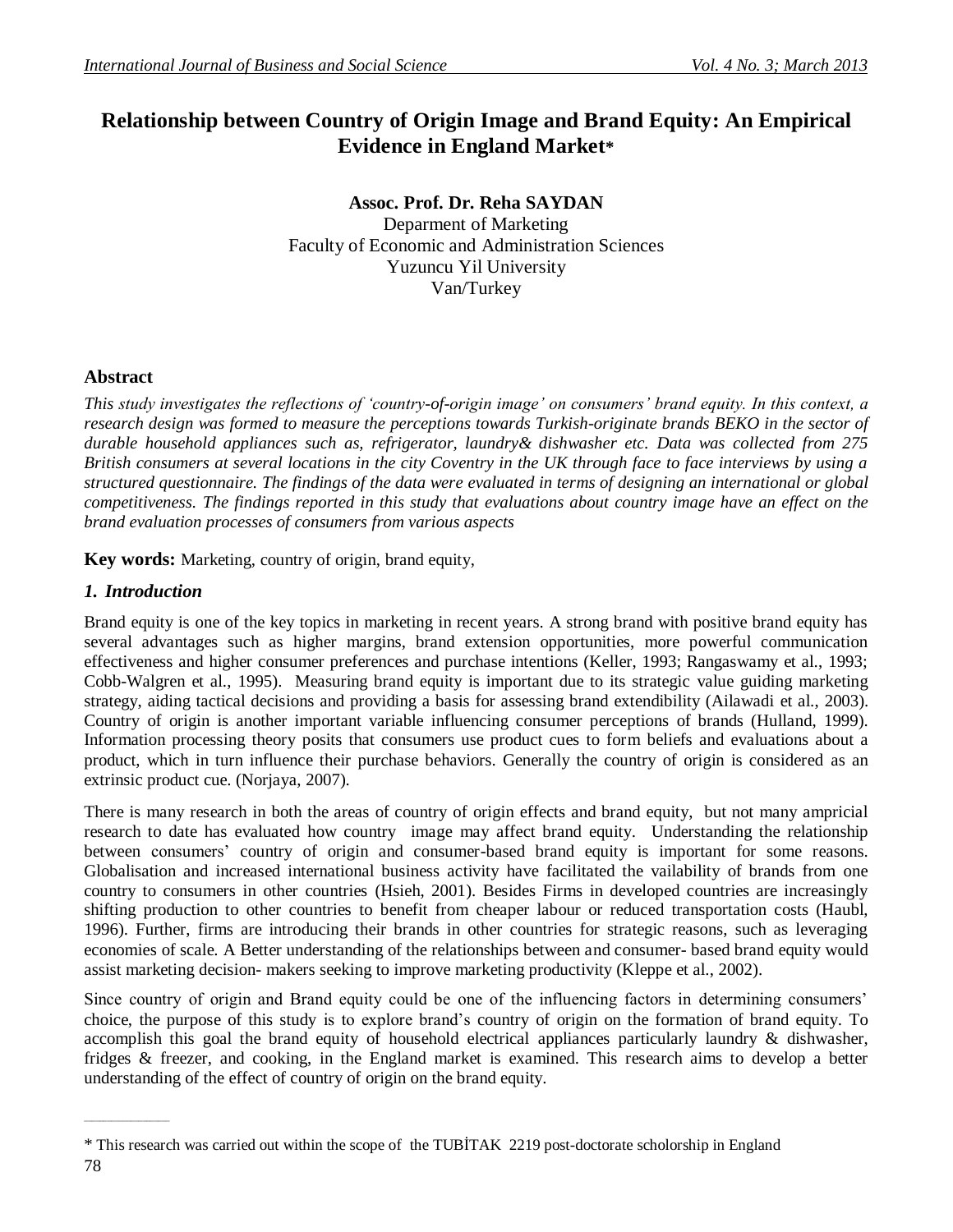# *2. Country-of-origin*

Country-of-origin is one of the most important factors that significantly influence the purchasing decision of consumers. It is defined as comprising the subjective perceptions of a consumer about the products that provide an important observation that such belief, ideas and impressions before making buying decisions. Therefore, the country of origin "made in label" has been used as an important function in meeting with today"s competitive and global environment in order to increase product sales.

The importance of country-of-origin as a cue in consumer choice behavior was first highlighted by Schooler (1965) over the past decade, there has been an efford to better expicate the country-of-origin cue by focusing on the larger, more comprehensive construct of "country- image" (Roth and Romeo, 1992). One of the first conceptualizations of the county-of-origin phenomenon was that of Nagashima (1970). He defined the image that consumers associate with a given country-of-origin as:

*The picture, the reputation, the stereotype that businessmen and consumer attach to products of a specific country. This image is created by such variables as representative products, national characteristics, economic and political backround, history and traditions (Nagashima, 1970).*

However, a different defination was provided by Roth and Romeo (1992): "country image is the overall perception consumers form of products from a particular country, based on their prior perceptions of the country"s production and marketing strengths and weaknesses". The term product country image is a broader more accurate descriptor than country of origin or made in . . . and defines the image of the country and the thoughts such images create in the minds of consumers (Papadopoulos and Heslop, 1993). Some other researchers view country image as consumers" general perceptions about the quality of products made in a particular country (Han and Terstra, 1988; Parameswaran and Yaprak, 1987).

# *3. Consumer-based brand equity*

Building strong brands has become a marketing priority for organizations today because it yields a number of advantages. Strong brands help the firm establish an identity in the market place (Aaker, 1996). In measuring the overall value of a brand, marketing researchers and practitioners have begun to exemine the concept of "brand equity" (Aaker, 1991; Keller, 1993) which has been referred to the tremendous value that the brand name brings to the producers, retailers and consumers of the brand. The equity that the strong brand possesses can give the company a loyal consumer franchise that could bring substantial returns to firm similarly, the 1989 Marketing Sciences Institute defines brand equity as the value that is added by the name and rewarded in the market with better profit margins or market shares. It can be viewed by customers and channel members as both a financial asset and as a set of favorable associations and behaviors (Norjaya et al, 2007).

Aaker (1991) defined brand equity as "a set of brand assets and liabilities linked to a brand, its name and symbol, that add to or subtract from the value provided by a product or service to a firm and/or to that firm"s customers" While Keller (1993) defined brand equity as "the differential effect of brand knowledge on consumer response to the marketing of the brand".

There are many classifications and dimensions proposed in the analysis of brand equity. Aaker (1991), conceptualized brand equity as a set of assets (or liabilities) suggesting the five categories of brand equity: percieved quality, brand loyalty, brand awareness, brand association, and other proprietary brand assets The last element is usually disregarded in marketing research because it is not directly related to the customer. Keller (2002) separated into two coponents: awareness and association, Schocker and Weitz (1988) establish brand equity in function of loyalty and image. Agarwal and Rao (1996) consider overall quality and choice intention as the main diensions of brand equity Vazquez at al (2002) indicate the importance of stored associations expressing both functional and symbolic utilities, etc. Yoo and Donthu (2001) referred to consumer-based brand equity as "cognitive and behavioral brand equity at the individual consumer level" which can be described and measured by four dimensions of brand: perceived quality, brand loyalty, brand awareness, and brand association. One important consensus among the definitions is that brand equity is the incremantal value of a product due to the brand name (Srivastava and Shocker1991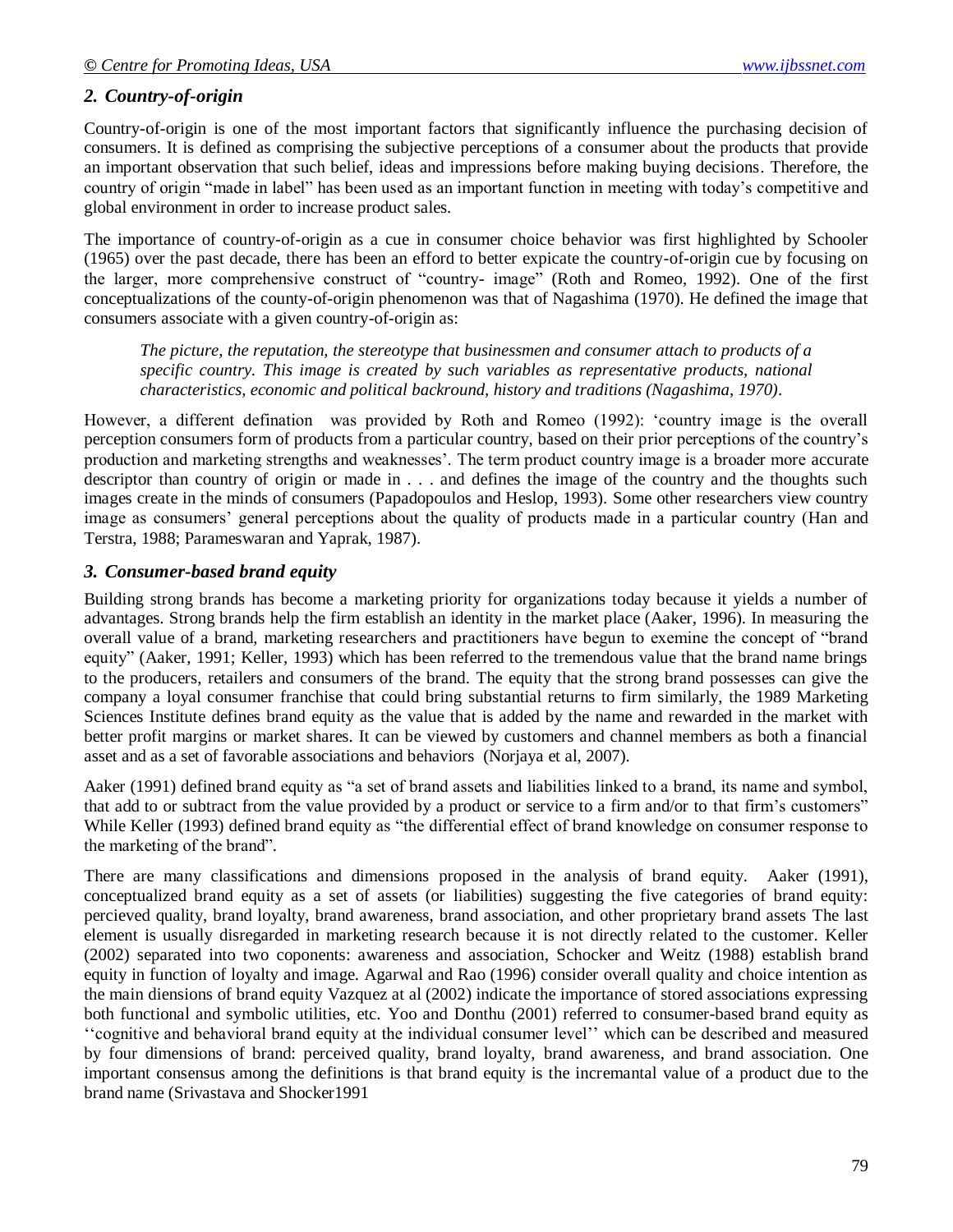# *4. Conceptual framework and research hypotheses*

### **4.1.Country of origin and consumer based brand equity**

The country of origin of a product is an important marketing element known to influence consumer perceptions as well as behavior. An improved understanding of how country of origin information influences brand equity is also valuable to marketing practitioners, for whom "quantification of brand equity" are two important issues (Biel, 1993)

Extant research suggets linkages between certain consumer based brand equity dimensions and country of origin . For example several researchs have shown that consumers' perception of quality was affected by country-of origin.

Haubl and Elrod (1999) found that consumers"quality perceptions of the Slovenian brand Elan were higher when the brand was made in Slovenia than when the brand was made in Germany. Previous research has also shown that consumer brand images change as the brands are made in different countries because an inferior country of origin could tarnish a brand name (Thakor and Katsanis, 1997).

Johansson and Nebenzahl (1986) found that Japanese brands of automobiles (Honda/Mazda) made in Korea/Mexico/The Philippines lost their attaractiveness compered to when they were made in Japan. Similarly, Nebenzahl and Jaffe (1996) found that Sony suffered brand image erosion when made in the USA, whereas GE"s brand image improved when made in Japon

Ravi and Papu (2007) beleived that certain portions of the brand image originate from its country of origin particularly when brands from one country are made available to consumers in other countries. Certain market segments are knowledgeable about the country of the brand. These consumers have positive/negative associations towards the country and their image of the country is likely to influence their image of brands from the country Aaker (1991) and Keller (1993) argued that country-of-origin generates secondary associations for a brand and could there by influence consumers" brand

Agarwal and Sikri (1996) observed that consumers' country of origin beliefs in relation to a familiar product category transferred to new product offered from the same country. They argued that the country of origin cue operated in a manner similar to brand name in the transference of beliefs. Thus such transference of beliefs may extent to brands made in countries with favaurable images.

Rave at al (2007) believed that consumers' country of origin affects their loyalty towards the brands originating from the country. There are hints in the literature of possible link between country of origin and brand loyalty. Forexample Kim (1995) suggested that favourable country image could lead to brand popularity and hence to consumer loyalty. Paswan at al (2003) have demonstrated that conbumers tend to be loyal towards a country just as they are loyal to brands

Sanyal and Datta (2011) analysed the relationship of country of origin image with the compenents of brand equity. It has ben found that both brand strength and brand awareness lead to a srong formation of country of origin image. Papu et al (2006) exemined the impact of the country of origin of a brand and three of the dimensions of its consumer based equity. Each of these three consumer- based equity dimensions of a brand (i.e. brand associations, percieved quality and brand loyality) was expected to vary significantly by the country of origin their empical results confirmed this. Papu at al (2007) also exemined the relationship between consumers" macro and micro images of country and the equity they associate with brands originating from that country. Resault showed thad The relationship between these two set of constructs was found to be positive as well as product category specific. Li at al (2009) exemined the effect of country of origin on brand equity. the result of this study proved that country of origin can positively influence brand equity. Yasin at al (2007) also exemined the effects of country of origin image on the development of brand equity. The result showed that brand"s country of origin positively and significantly influences dimensions of brand equity. Thus, we posit the first three hypotheses of the study:

**Hı:** The country image has a positive influence on brand awarenes/brand Associations

**H2:** The country image has a positive influence on percifeved quality

**H3:** The country image has a positive influence on brand loyalty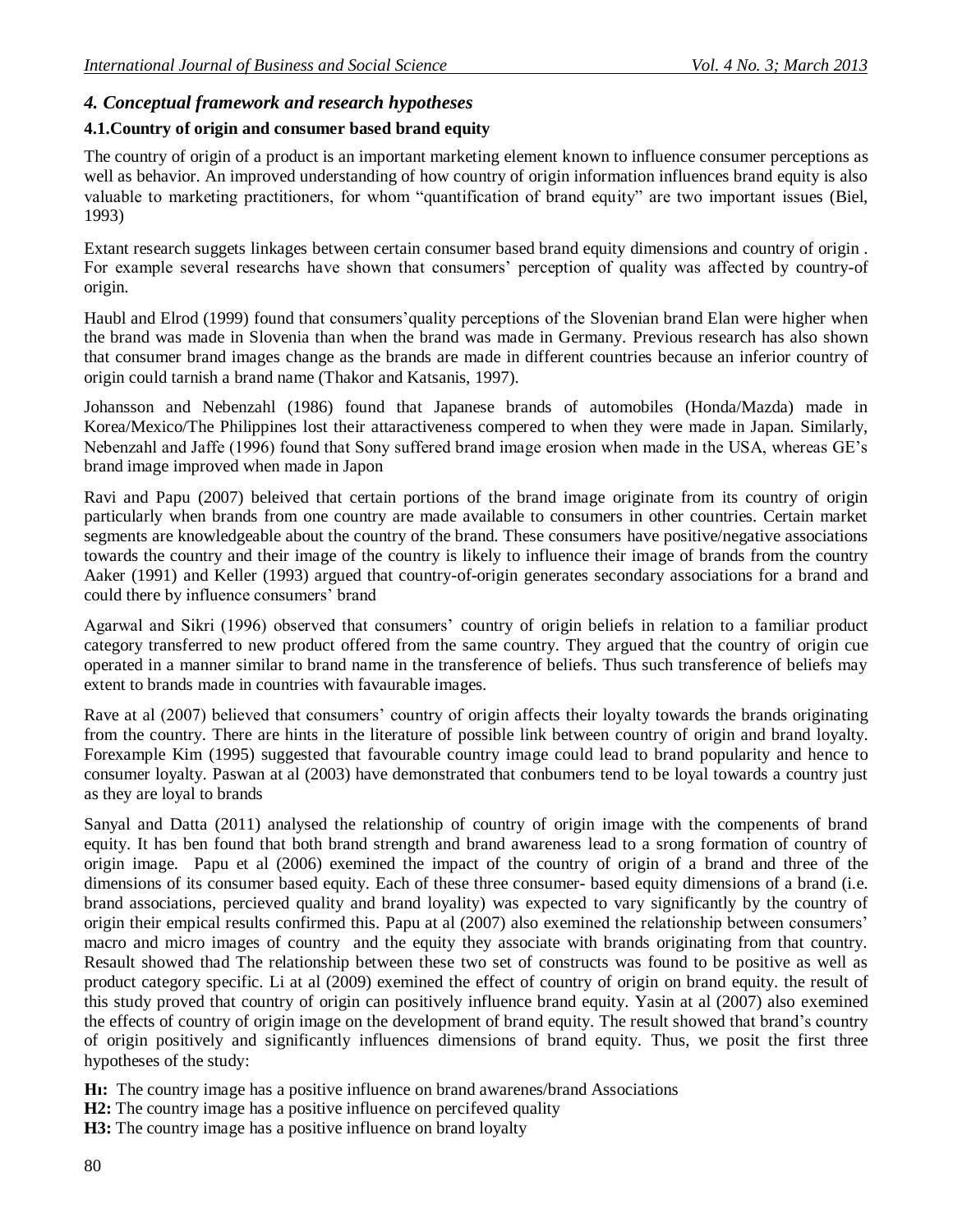#### **4.2. Consumer-based brand equity and overal brand equity**

Brand equity is a multidimensional concept and a complex phenomenon. There are many classifications and dimensions proposed in the analysis of brand equity. Among several brand equity models in the literature, we focus on the perceptual compenents of brand equity constructed by Yoo and Donthu (2001) who tested measure model for the ten items (four-three and one dimensional) and validated the three dimensional model of brand awareness/brand associations, percieved quality and brand loyalty.

*Brand awareness/brand association: Brand awareness* is defined as critical dimension of brand equity when customers choose brand for the first time. It is defined as "the ability of a potential buyer to recognize or recall that a brand is a member of a certain product of category" (Aaker, 1991). If a customer recognizes a certain brand name or can recall it, the brand will have a higher chance of being selected than an unknown brand (Tam, 2008). It is created by the extent to which customers are familiar with the brand. Considers that brand awaraness may result in brand equity in four different ways; creating a brand node in consumer"s memory, providing a sense of familiarity of the brand in the consumer's mind, acting as a singal of trust in the brand and being enough reason for the consumer to consider the brand in his consideration set. Brand awaraness is the result of consumer's exposure to a brand (Alba and Hutchinson, 1987).

*Brand association* is defined "as anything linked to the mamory of a brand" a set of (brand) associations, usually in some menaningful way. A set of associations, usually organized in some meaningful way, forms a brand image. Brand associations create value for the firm and its customers by helping to process/retrieve information, differentiate the brand create positive attitudes or feelings, provide a reason to buy, and provide a basis for extensions (Aaker, 1991). it is believed to contain the meaning of the brand for consumers. Brand association can be seen in all forms and reflects features of the product or aspects independent of the product itself (Chen, 2001). Consumer based brand equity accurs when consumers have a high level of awareness and hold some strong favorable and unique brand associations in their memories. Based on this, then, the following hypothesis is posited

**H4:** Brand awareness and brand associatinos has a significant positive direct effect on brand equity

*Percieved Quality* is the consumer's judgment about a product's overall excellence or superiority. It is not real quality of the product but the customer"s perception of the overall quality or superiority of the product with respect to its intended purpose, relative to alternatives (Zeithaml, 1988). The best way for a brand to increase perceived quality is to invest in improving its real objective quality moreover the firm has to communicate the quality of its brands through quality signals in its marketing actions. Thus, consumers perceive brand quality through their direct experiences with the brand and the information obtained in the environmental factors (Yoo et al 2000). Percieved quality lends value to a brand in several ways; high quality gives consumers a good reason to buy the brand and allows the brand to differentiate itself from its competitors, to charge a premium price and to have a strong basis for the brand extension. (Aaker, 1991). Marketers across all product and service categories have increasingly recognized the importance of percieved quality in brand decisions (Morton, 1994). Based on the above definition and the suggested relationship of percieved quality and brand equity in the literature, the following hypothesis is formulated

**H5:** Percieved quality has a significant positive direct effect on brand equity

*Brand Loyalty* is at the heart of brand equity. Its major compenent (Aaker, 1991). Is defined as a deeply held commitment to rebuy or repatronize a preferred product/service consistently in the future, thereby causing repetitie same-brand or same-brand set purchasing despite situational influences and marketing efforts having teh potential to cuse switching behaviour. Generally brand loyalty has been considered either an attitude or behavior. From an attitudional perspective, brand loyalty is defined as "the tendency to be loyal to a focal brand as demonstrated by the intention to buy it as a primary choice (Oliver, 1997). From bhevioral perspective, it is defined as the degree to wihch a buying unit such as a household concentrates its purchases over time on a particular brand within a product category (Schoell and Guiltinan 1990).

Both components explain the formation of brand loyalty. On the hand the attidinal component indicates that loylty formation stems from a positive bond or commitment between consimer and brand and this attitude, in turn arises from the coincidence between the brand attributes and the consumer's preferences.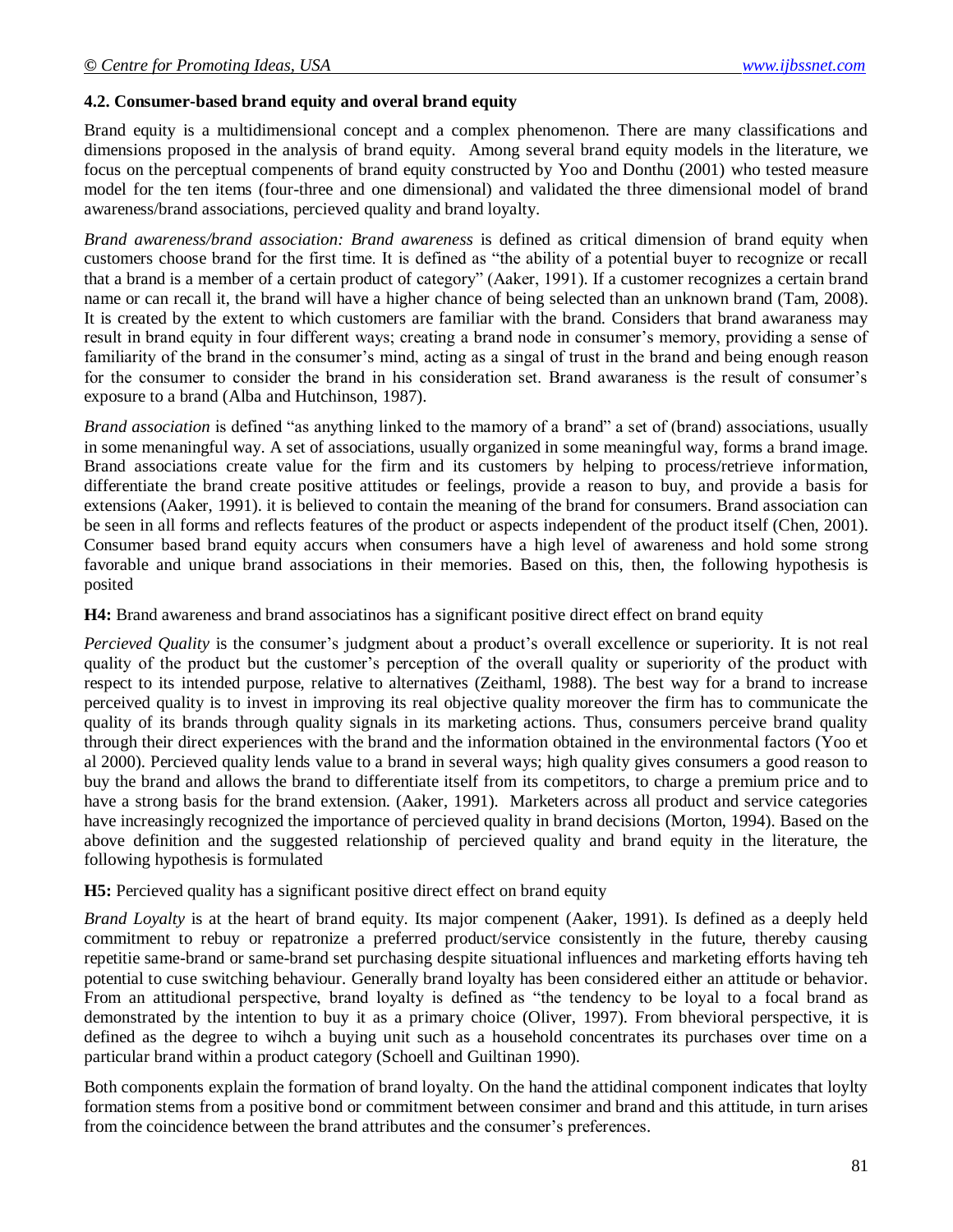On the other hand from the behaviour component, loyalty formation is explained by the consumer"s prior purchases which result in a certain purchase habit (Dick and Basu, 1994). Loyal customers are less likely to switch to a competitor solely because of price; they also make more frequent purchases then comparable nonloyal customers (Bowen and Shoemaker, 1998). Hence the following hypothesis of the relationship between brand loyality and brand equity is proposed

**H6:** Brand loyalty has a significant positive direct effect on brand equity

The hypotheses explained above are presented in the framework of a research model shown in figure 1 below for this study.

#### **Figure 1: Research Model of the study**



### *5. Methodology*

#### **5.1. Sample and data collection**

A research framework was designed to test the above hypothesized in the home appliances industry in England. For this purpose particularly laundry&dishwasher, fridges&freezer, and cooking market targeted. Data was collected at several locations in the city of Coventry in the UK. In total 275. Non-valid questionnaires were discarded, resulting in 231 valid questionnaires.

#### **5.2.Measures**

The cognitive component of country of origin (Coo) included eight items taken from the studies of Shirin (2011). The multidimensional brand equity (MBE) was measured as a ten items and overal brand equity (Obe) as a four items taken from a measured by (Yoo and Donthu, 2001) Scale items within the MBE models include brand loyalty, perceived quality, and brand awareness/association. All of the designed measurements were rated on a 5-Point Likert scale from strongly disagree (1) to strongly agree (5).

#### **5.3. Data analysis, testing, and result**

#### **5.3.1. Sample characteristic**

The analysis of demographic characteristics of the sample revealed that most of them were male (130 respondents; 56 %) single (135 % 59) and in the 40 – 59 year age category (109 respondents; 47 %).

#### **5.3.2. Measurement model**

As a preliminary step for the tests to be done to check over the hypotheses asserted within the framework of this study, the validity and credibility of the scales have been realized via the LISREL 8.30 program.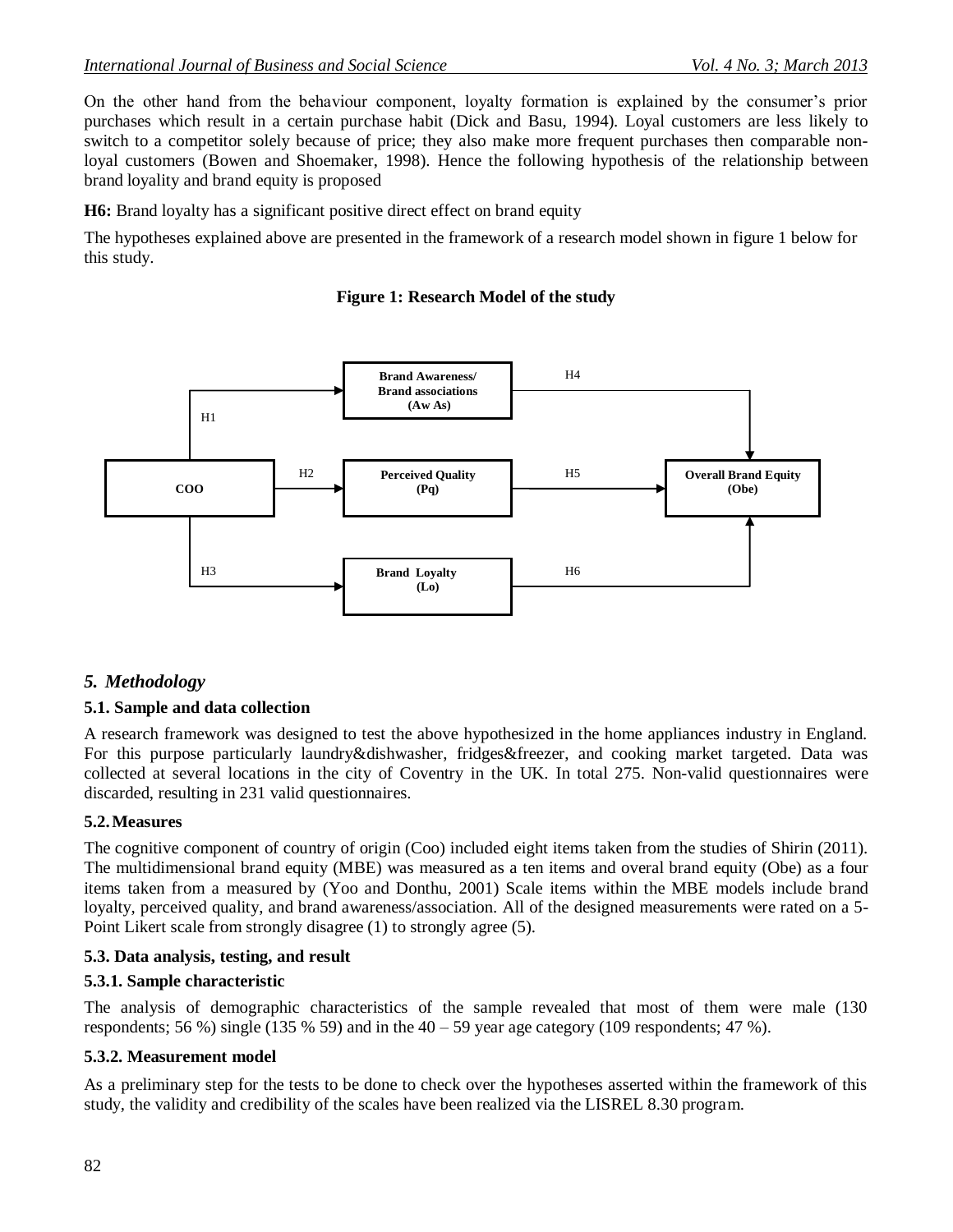There are views in the literature regarding the fact that the LISREL program is one of the most suitable means in examining multiple relations (Narasimhan and Jayaram, 1998). In order to test the validity of the measuring model, we have resorted to Confirmatory Factor Analysis (CFA).

The measuring model consists of 22 items defining 5 latent variables. These factors are Country of Origin Image (Coo), Brand Awareness / Brand Associations (Aw/As), Perceived Quality (Pq), Brand Loyalty (Lo) and Overall Brand Loyalty (Obe).

CFA is a natural extension of the Explanatory Factor Analysis (EFA) (Lee, 2007). CFA is a type of SEM which deals with the measuring models of the relations between particularly latent variables or factors and observed measurements or indicators (test items, test scores, etc.). Another basic feature of CFA is its nature to hypothesize. CFA is used during the scale development process in order to analyze the latent structure of a measuring instrument. (Browne, 2006). In applied researches, factor analysis is usually used for the psychometric evaluation of multiple measuring instruments (Floyd and Widaman, 1995).

It is searched via CFA whether the 22 itemed factor structure used in the research has been certified or not and it is determined that the scale has certified the theoretical structure as a whole.

According to the results of the Confirmatory Factor Analysis, " $X^2/df$ " is determined as 1.61. That the value is less than 3 bears an importance in terms of the validity of the measuring model. It should be controlled whether the values of GFI, AGFI and CFI, which are among the main indicators in examining the goodness of fit, are more than 0.90 and close to 1 (Bentler, 1990; Baumgartner and Homburg, 1996). It should also be checked whether the value of RMSEA, another indicator, is less than 0.10 and as close as possible to 0. The statistics, ensued as a result of the analyses performed by using the maximum likelihood estimator, are presented in the Table 1. The main indicators point out that the measuring model is appropriate for the data.

| <b>Goodness-of-fit measure</b>                   | Value  |
|--------------------------------------------------|--------|
| Chi-Square Value $(X^2)$                         | 321.96 |
| P-Value                                          | 0.000  |
| Degrees of freedom (df)                          | 199    |
| $X^2/df$                                         | 1.62   |
| Adjusted Goodness of Fit Index, (AGFI)           | 0.87   |
| Goodness of Fit Index, (GFI)                     | 0.88   |
| Comparative Fit Index (CFI)                      | 0.96   |
| Normed Fit Index, (NFI)                          | 0.95   |
| Non-Formed Fit Index (NNFI)                      | 0.97   |
| Relative Fit Index, (RFI)                        | 0.93   |
| Root Mean Square Error of Approximation, (RMSEA) | 0.55   |

**Table: 1 Goodness-of-fit measures**

In addition to the global measures of fit, several other assessment criteria were considered. Cronbach"s alpha values provided strong evidence of measurement reliability (Fornell and Lacrker 1981, (Nunnally and Bernstein 1994). According to Hair et al (1998) Cronbach"s alpha values must be 0.70 in order to establish scale reliability. Internal consistency reliability reflects the stability of individual measurement items across replications from the same source of information; it was assessed by computing Cronbach's alpha, whose coefficients for the five construct above 0.70. Indicating a reasonable level of internal consistency among the items of which it is constituted (Hair, et al, 1998).

In summary, the fit indices demonstrate a good overall fit between the measurement model and the data. The statistical results indicate thet the measurement model has high reliability and validity and reteined items were able to measure the constructs under study. CFA results are given in table 2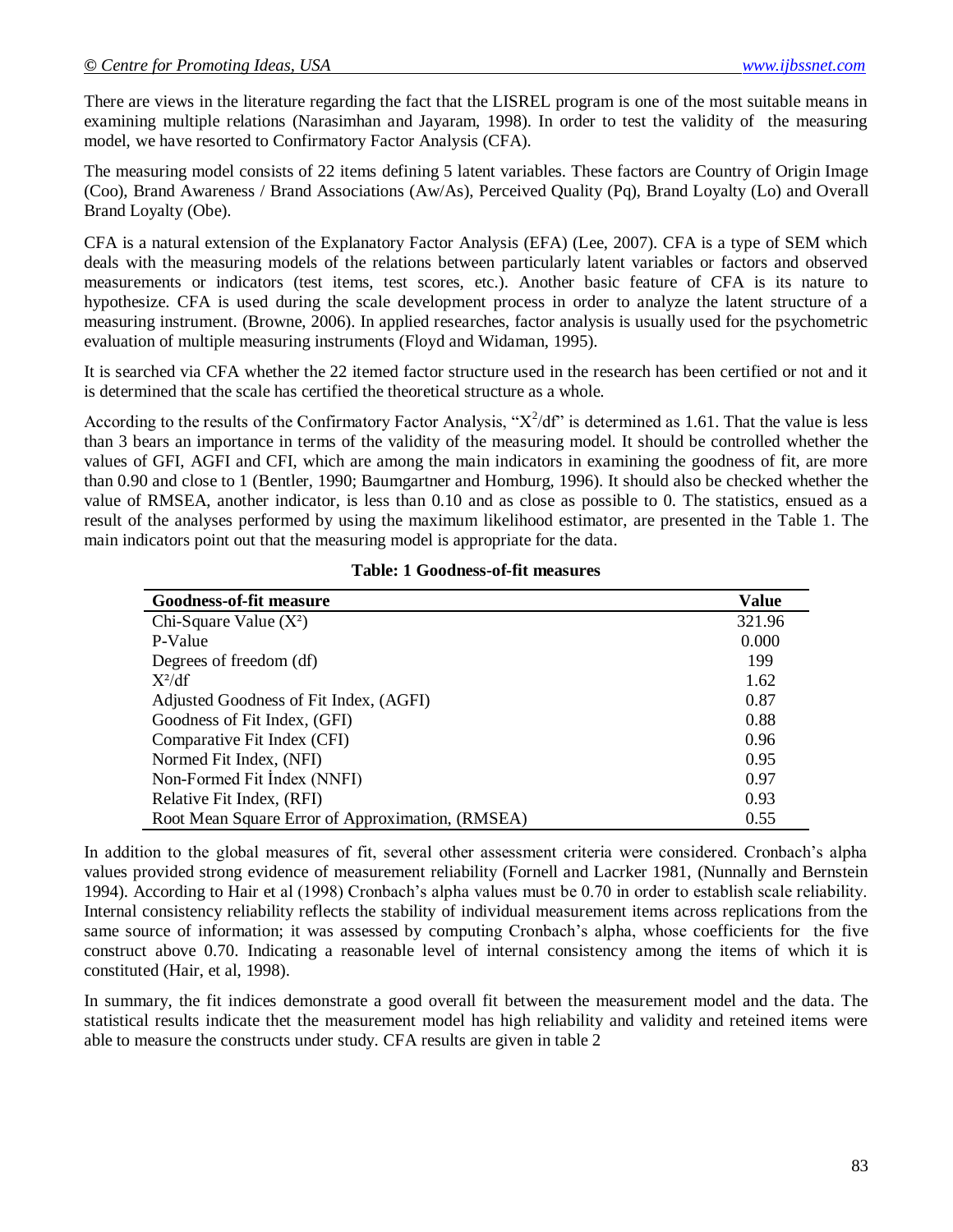| <b>Factor / Item</b> | <b>Mean</b> | Std.Dev. | <b>Standart loading</b> | t-value | Cronbach's $\alpha$ |
|----------------------|-------------|----------|-------------------------|---------|---------------------|
| Factor COO.          |             |          |                         |         | 0.845               |
| COO 1.               | 3,40        | 1,20     | 0.57                    | 4.19    |                     |
| COO 2.               | 3,22        | ,910     | 0.62                    | 9.75    |                     |
| COO 3.               | 3,21        | 1,060    | 0.81                    | 7.41    |                     |
| COO 4.               | 3,36        | 1,010    | 0.87                    | 12.18   |                     |
| COO 5.               | 3,03        | 1,013    | 0.76                    | 13.85   |                     |
| COO 6.               | 3,29        | 1,012    | 0.87                    | 13.35   |                     |
| COO 7.               | 3,32        | 1,011    | 0.94                    | 14.23   |                     |
| COO 8.               | 3,44        | 1,107    | 0.88                    | 11.84   |                     |
| <b>Factor Aw/As</b>  |             |          |                         |         | 0.754               |
| Aw1.                 | 3,60        | ,994     | 0.74                    | 12.47   |                     |
| Aw2.                 | 3,55        | 1,083    | 0.77                    | 6.11    |                     |
| As1.                 | 3,63        | ,871     | 0.73                    | 12.11   |                     |
| As2.                 | 3,39        | 1,015    | 0.72                    | 10.01   |                     |
| As3.                 | 3,79        | ,979     | 0.65                    | 9.06    |                     |
| <b>Factor Pq</b>     |             |          |                         |         | 0.848               |
| Pq 1.                | 2,97        | ,940     | 0.92                    | 14.64   |                     |
| Pq2.                 | 2,87        | .960     | 0.82                    | 13.12   |                     |
| <b>Factor Lo</b>     |             |          |                         |         | 0.704               |
| $Lo1$ .              | 3,34        | 1,067    | 0.74                    | 12.67   |                     |
| Lo 2.                | 3,59        | 1,011    | 0.80                    | 11.44   |                     |
| Lo 3.                | 3,27        | 1,025    | 0.75                    | 7.50    |                     |
| <b>Factor Obe</b>    |             |          |                         |         | 0.716               |
| Obe 1.               | 3,36        | 1,011    | 0.67                    | 6.43    |                     |
| Obe 2.               | 3,48        | 1,113    | 0.83                    | 13.75   |                     |
| Obe 3.               | 3,23        | 1,114    | 0.90                    | 8.40    |                     |
| Obe 4.               | 3,52        | .960     | 0.90                    | 9.73    |                     |

### **Table: 2 Confirmatory factor analysis results**



**Figure: 2. CFA Results**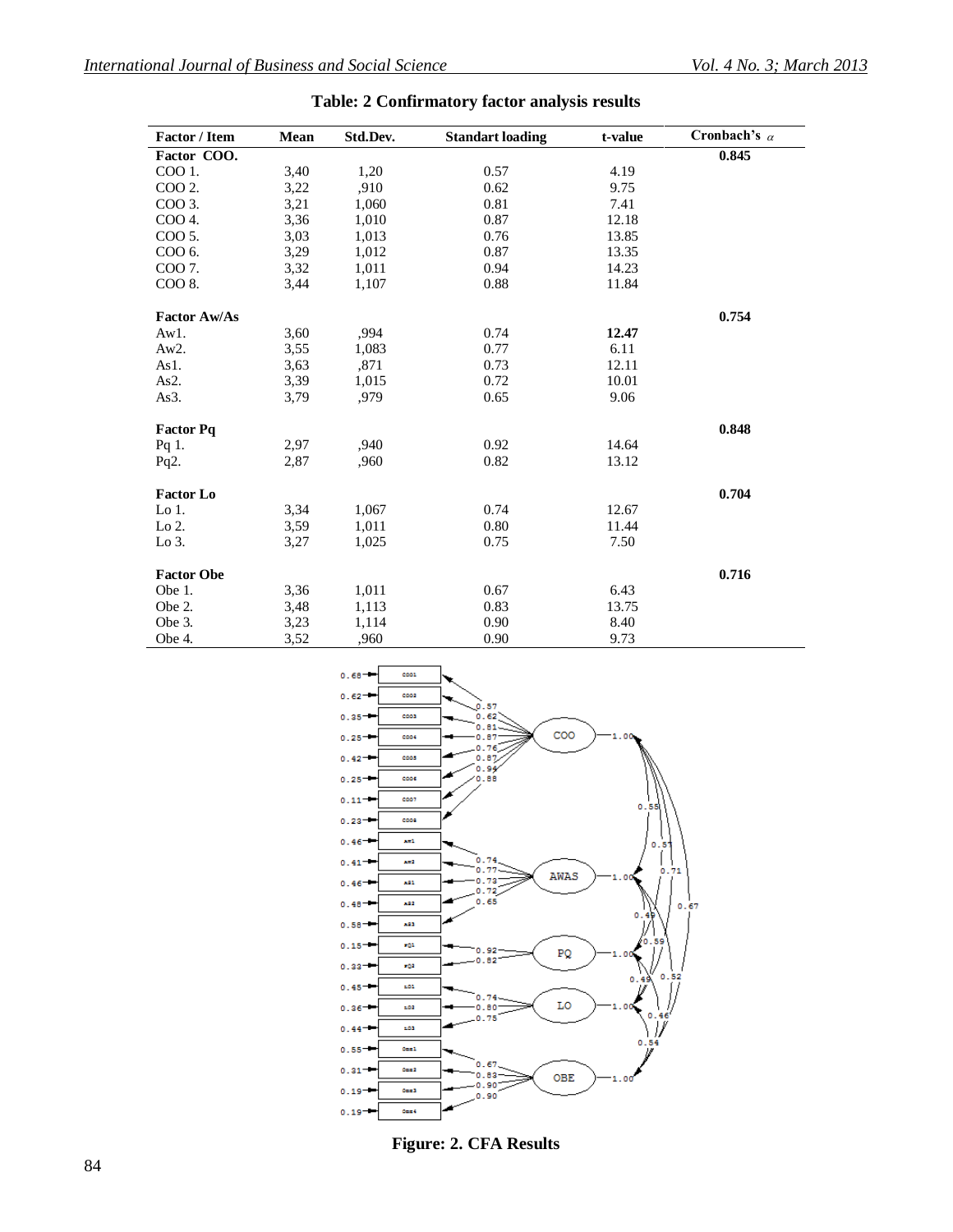### **5.3.3. Structural model and hypothesis**

It should be recalled that the confirmative factor analysis performed concerning the measuring model in the previous stage represents the results about the validity and credibility of the factors. The question whether the hypothetical paths between latent variables in the research model are supported with a field search brings forward the hypothesis tests about the structural model. It is required to check the parameter estimation and statistical importance of every path to test if 6 hypotheses developed within the framework of this study are approved statistically or not.

The theoretical accuracy of the model has been searched by using Structural Equation Modeling (SEM) in order to determine the internal relations of the research model presented in the Figure 2 after the confirmative factor analysis.

As a consequence of this analysis test demonstrated a reasonable fit between the data and the proposed structural model. The fit statistics.  $X^2/df = 1.71$ , CFI =0.97, NFI =0.93, IFI=0.97 ve AGFI=0.85. RMSEA= 0.50 were all indicative of a good fit. In order to determine the validity of the hypothesised paths, the statistical significance of all structural paramater estimates was examined. The structural paramaters estimates and the hypothesis- testing results are shown in table 3.

| <b>Hypothesis</b>                           | Causal path               | <b>Path coefficient</b> | t-values |      | <b>Remarks</b> |
|---------------------------------------------|---------------------------|-------------------------|----------|------|----------------|
| H1                                          | $COO \rightarrow A s$ -Aw | $0.62$ **               | 7.84     | 0.38 | Supported      |
| H <sub>2</sub>                              | $COO \rightarrow Pq$      | $0.61***$               | 8.75     | 0.37 | Supported      |
| H <sub>3</sub>                              | $COO \rightarrow Lo$      | $0.76***$               | 9.85     | 0.58 | Supported      |
| <b>H4</b>                                   | $As-Aw \rightarrow Obe$   | $0.27*$                 | 3.36     |      | Supported      |
| H <sub>5</sub>                              | $Pq \rightarrow Obe$      | $0.20^*$                | 2.36     |      | Supported      |
| <b>H6</b>                                   | $Lo \rightarrow Obe$      | $0.37*$                 | 2.87     |      | Supported      |
| $OBE = 0.27As/Aw + 0.20Pq + 0.37Lo$<br>0.46 |                           |                         |          |      |                |

|  |  | Table: 3. LISREL results for research model |  |
|--|--|---------------------------------------------|--|
|  |  |                                             |  |

\*Denotes significance at the 0.05level; \*\* donotes significance at the 0.01 level

Hypothesis H(1) was statistically verified  $(y=0.62 \quad t=7.84$  ) a positive impact of Country image on brand awaraness/brand associations was detected. Hypothesis H(2) which states that country image has positive effect on percieved quality was also statistically verified  $(y=0.61 \text{ t} = 8.75)$  as was Hypothesis H(3) which states that country image has positive effect on brand loyalty  $(y=0.76 \text{ t}=9.85)$ .

Hypothesis H1, H2, H3 predicted the relationship between country image and three dimensions of its consumer based equity.

Hypothesis H(4) which asserts that brand Awaranes/Brand Associations has a positive effect on overal brand equity was statistically verified and the relation between these two implict variables was found to be significant  $(y=0.27 \quad t=3.36)$ 

Research Hypothesis (H5) which argues that percieved Quality has a positive impact on overal brand equity was also verified and the relation between these two variables was found to be statistically significant *(y=0.20 t= 2.36)*

Reseacrh hypothesis H6 claim that brand loyalty has a positive effect on overal brand equity and was accepted (*y= 0.37 t= 2.87).*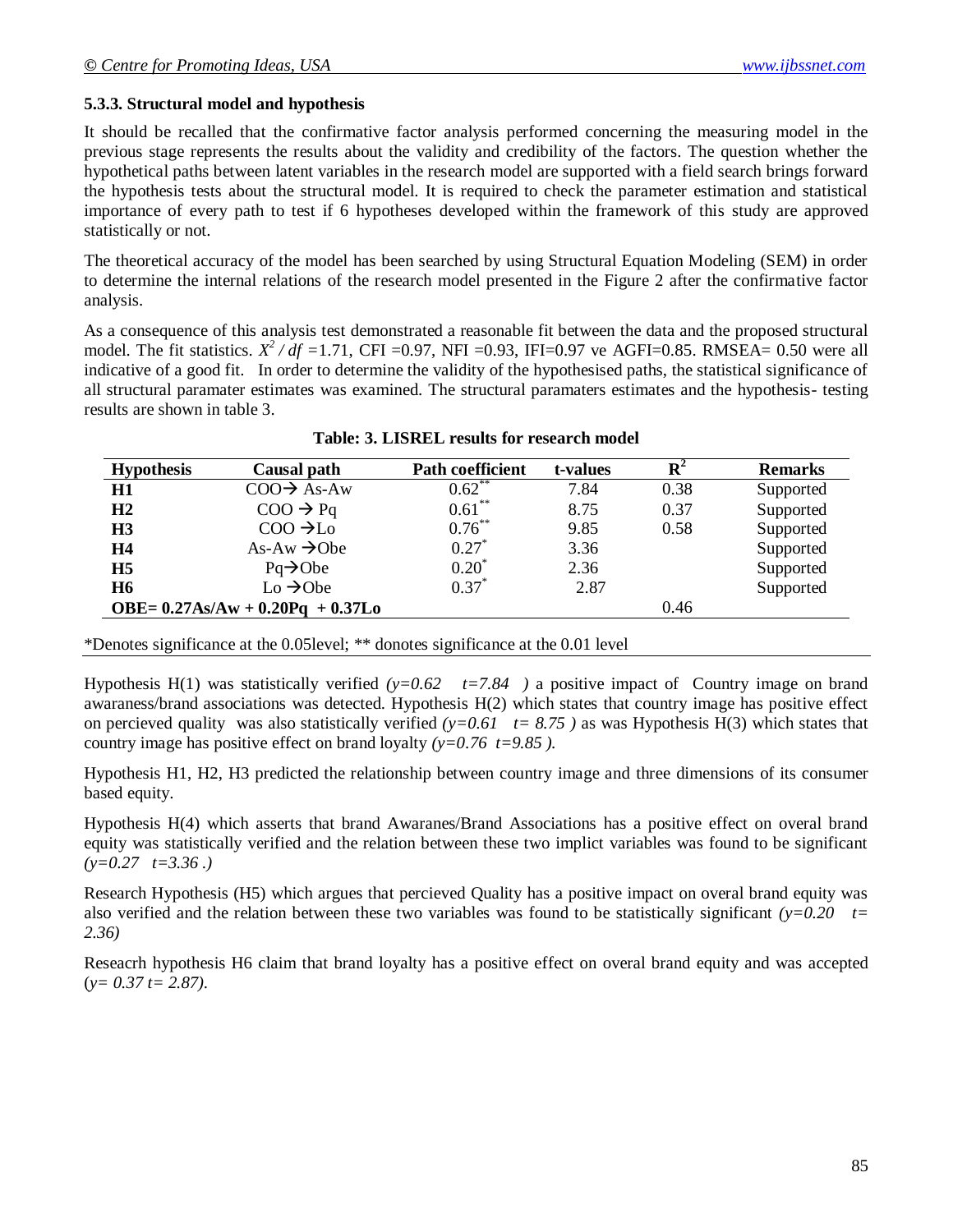



### *6. Discussion and conclusion*

This study deals with the possible effect of the "country origin image", which is a potentially important psychological factor on the brand value. The potential effect of the country name on the market processes positively or negatively could be assessed as "distorting effect" as it will detract decision-making process from the rational level (quality, price, functionality, etc.). Therefore, in case of the existence of such an effect, the market performances of the brands in the international markets shall not be explained only with rational measuring fields and their marketing strategies. Within this framework, when the brands of Turkish origin are used as "stimulant" in the sample of British consumers, the evaluations and approaches of the consumers have formed the main structure of this study.

The research results prove that the evaluations about the country image have an effect on the brand evaluation processes of consumers from various aspects. The view drew by the British consumers taking place in the sample of this study demonstrates that the business firms operating in the international market should take notice of the effect of "country image". The evaluations of consumers about the country of origin image affect the brand recall constituting the brand value, brand awareness, perceived quality and brand loyalty directly and the buying decision of consumers through the brand equity. This fact makes "country effect" a critically important factor in terms of the market performance of the brand or product in the international markets.

The research model used within the scope of this study has been tested for Beko, a brand of Turkish origin. It is observed that the aforementioned model has produced significant consequences in the context of the British consumers in the sampling. In other words, the evaluations and behavioral intentions of the British consumers for the Turkish brands could not be independent from the effect of country image.

When considered that the brand of Beko is one of the leading actors in the British market, the aforementioned perception of Turkey stays as the biggest handicap for the market performance of the brand. In that case, the brand only depends on marketing strategies; but is devoid of the country name support, which has the characteristic of a general "umbrella brand" to increase the efficiency of these strategies. However, Bosch (Germany) and Sony (Japan), which have powerful country images, use their marketing strategies and also can utilize the names of Germany and Japan as a general umbrella brand. Depending on the evaluations of consumers about the country image, it is clear that the struggle between a brand with double-resourced competitive power and a brand with singular-resourced competitive power is not a balanced and fair struggle.

This case clearly shows that the firms operating in the international markets should carry out big organizations devoted to the public in order to turn the evaluations about their origin countries into positive. Therefore, whether this important resource of competitiveness has been activated should be one of the main issues to be analyzed when the performance in the international markets is in question.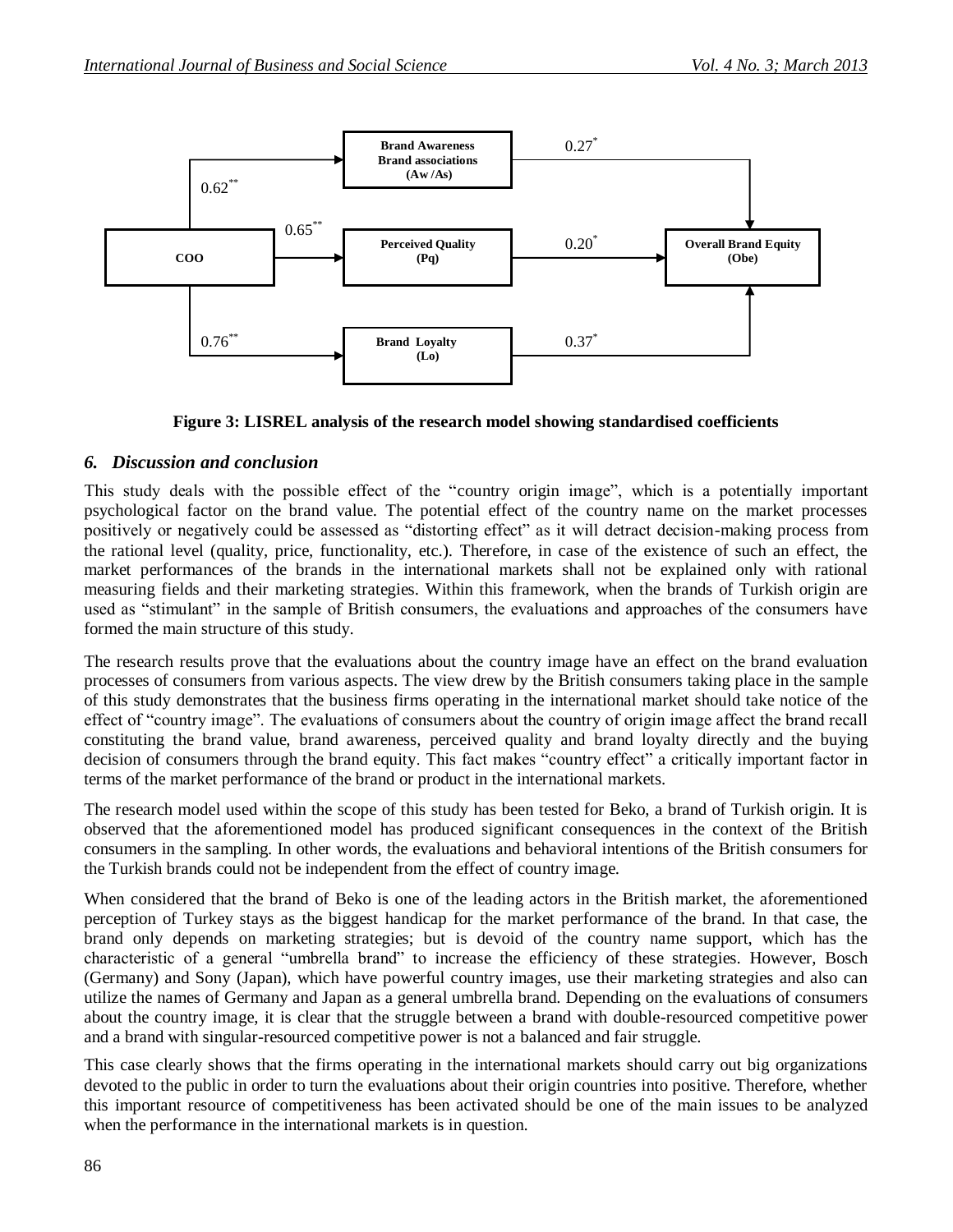Consequently, unless the perception management regarding the country name and country marketing is integrated into the marketing processes of firms, it shall not be realistic to mention sustainable and superior market performance. That the decision-making processes of consumers are not independent of basic human psychology naturally requires paying special attention to the psychological factors in particularly international marketing. On that sense, detecting the connotations of the country name and developing managing skills of these connotations should be regarded as the junction point of strategic marketing and international marketing.

#### *References*

- Ailawadi, K L., Donald R. L, and Scott N. (2003). Revenue premium as an outcome measure of brand equity. *J. Marketing.*  67(4) 1-17.
- Aaker, D.A. (1991), *Managing Brand Equity*, Macmillan, New York, NY.
- Aaker, D.A. (1996), *Building Strong Brands*, The Free Press, New York, NY.
- Agarwal, S. and Sameer S. (1996), "Country Image: Consumer Evaluation of Product Category Extensions," *International Marketing Review*, 13 (4), 23-39.
- Alba, J.W. and Hutchinson J.W. (1987), Dimensions of Consumer Expertise. *Journal of Consumer Research,* 13, pp.411-454.
- Cheng, A and Chen, H (2001), *"*Using free association to examine the relationship between the characteristics of brand associations and brand equity*", Journal of Product & Brand Management,* Vol. 10 Iss: 7, pp.439 – 451
- Paswan, A.K, Kulkarni, S Gopala G, (2003), "Nation Branding Loyalty towards the country , the state and the service brands" *The Journal of Brand Management*, Volume: 10, Issue: 3,: 233–251
- Baumgartner, H and Homburg, C (1996), "Applications of Structural Equation Modeling in Marketing and Consumer Research: A Review," *International Journal of Research in Marketing,* 13, 2, pp.139-161.
- Bentler,P.M, (1990) "Comparative fit indexes in structural models" Psychological Bulletin, pp. 238–246.
- Biel, A.L. (1993) "Converting Image into Equity', in D.A. Aaker and A.L. Biel (eds.) Brand Equity and Advertising: Advertising's Role in Building Strong Brands", Lawrence Erlbaum. London.
- Bowen, J.T., and Shoemaker, S. (1998), "Loyalty: A strategic commitment", *Cornell Hotel and Restaurant Administration Quarterly*, Vol. 39, No.1, pp.12-25.
- Brown, T.A.,(2006), "Confirmatory Factor Analysis for Applied Research," The Guilford Press, New York, 475 pp., 2006.
- Cobb-Walgren, C.J., Beal, C. and Donthu, N. (1995), "Brand equity brand preferences, and purchase intent*", Journal of Advertising*, Vol. 24 No. 3, pp. 25-40.
- Cordell, V.V. (1992), "Effects of consumer preferences for foreign sourced products", *Journal of International Business Studies*, Vol. 23 No. 2, pp. 251-69.
- Dick., A.S. and Basu., K. (1994), "Customer loyalty:toward an integrated conceptual framework", *Journal of the acedamy of Marketing Science* Vol 22 No 2 pp 99-113.
- Floyd, F. J., & Widaman, K. F. (1995), "Factor analysis in the development and refinement of clinical assessment instruments". Psychological Assessment, 7, pp.286–299.
- Fornell, C. & Larcker, D.F. (1981), "Evaluating structural equation models with unobservable variables and measurement error", *Journal of Marketing Research*, pp.18, 39-50.
- Han, C. M., Terpstra, V., "Country of origin effects for uni-national and bi-national products",*Journal of International Business Studies*, Vol. 19, Summer 1988, pp. 235-255
- Hair, F.J., E.R. Anderson, L.R. Tatham and C.W. Black, (1998), "*Multivariate Data Analysis*," Prentice Hall, New Jersey.
- Häubl, G. (1996), "A Cross-National Investigation of the Effects of Country of Origin and BranName on the Evaluation of a New Car". *International Marketing Review*, 13(5), PP.76-97.
- Haubl, G. and Elrod, T. (1999), "The impact of congruity between brand name and country of production on consumers" product quality judgments", *International Journal of Research in Marketing* 16(3): pp.199–215.
- Hsieh, M. (2001), "Identifying Brand Image Dimensionality and Measuring the Degree of Brand Globalization: A Cross-National Study". *Journal of International Marketing*, (10 (2), p. 46-67.
- Hong, S.T. and Wyer, R.S. (1990), "Determinants of product evaluation: effects of the time interval between knowledge of a product"s country-of-origin and information about its specific values", *Journal of the Consumer Research*, Vol. 17, December, pp. 277-88.
- Hulland, J.S. (1999), "The effect of country-of-brand and brand name on product evaluation and consideration: a crosscountry comparison", *Journal of International Consumer Marketing,* Vol. 11 No. 1, pp. 23-40.
- Johansson, J.K. and Nebenzahl, I.D. (1986), "Multinational production: effect on brand value", *Journal of International Business Studies*, Vol. 17 No. 3, pp. 101-26.
- Keller, K.L. (1993), "Conceptualizing, measuring, and managing customer-based brand
- equity", *Journal of Marketing*, Vol. 57, January, pp. 1-22
- Keller, K.L. (1993), "Conceptualizing, measuring, and managing customer-based brand equity", *Journal of Marketing*, Vol. 57, January, pp. 1-22.